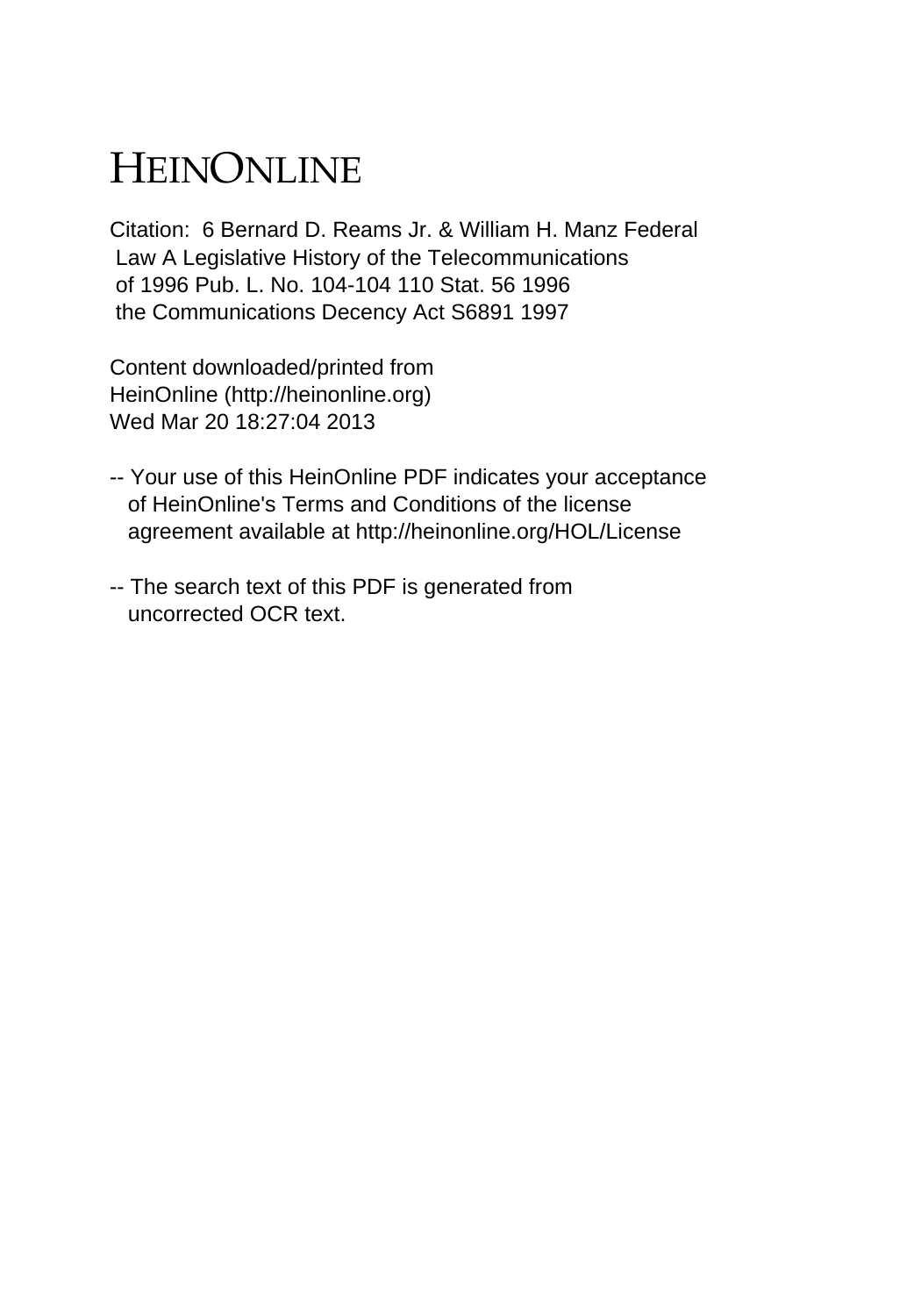Revenue Code of 1986 to increase the **sERATE JOINT RESOLUTION** 136<br>personal exemption amount. **At the request of Mr. REEG** personal exemption amount. At the request of Mr. RrxcLx, the

At the request of Mr. KASTEN, the **name** of the Senator from Wisconsin sor of Senate Joint Resolution **136.** [Mr. **Kom.L** was added **as a** cosponsor joint recolutlon to authorize the **d of** *S.* **1110. a bill** to amend the Federal **play of** the **POW-MIA flag on flg ag.** Food, Drug, and Cosmetic Act to re-<br>staffs at the national cemeteries of the under that standards of identity for United States, and for other purpose<br>milk include certain minimum stand-<br>architecture space and a regarding

names **of** the Senator from California **151.** a joint resolution to designate [Mr. CRAnsToel, the Senator from tober *6.* **1991.** and October **6. 1997,** Delaware (Mr. Bingxi), and the Sena- "Oerman-American Day."<br>
tor from Colorado (Mr. Warris was senare concurrent assolution at tor from Colorado (Mr. WIRTH) were<br>added as cosponsor of S. 1111, a bill all and concurrent into the Separation of SENATE CONCURRENT REGISTED<br>In the names of the Senator from Mini-<br>Low-Level Radiation Exposure from the nam

names of the Senator from Montana *minate* its boycott against Israel, and **IMR.** Business and the Senator from minate its boycott against Israel, and Alaska (Mr. Srxvusl were added as **for other puposes.** cosponsors of **S. 1156. a bill** to provide **for** the protection and management of ' **AMENDMENTS SUBMITrED** certain areas on public donaln lands managed **by** the Bureau of Land Management and lands withdrawn from<br>the public domain managed by the the public domain managed by the **MENT RESEARCH AND MANU** Forest Service in the States of Califor-<br>his. Oregon. and Washington: to **ACT**<br>cnsure proper conservation of the natural resources of such lands. Including enhancement of habitat; to provide as-<br>
sistance to communities and individ-<br>
uals affected by management decisions<br>
(Ordered to lie on the table.) on such lands; to facilitate the implementation of land management plans for such public domain lands and fed- **hans**<br>for such public domain lands and fed- amendments intended to be proposed<br>and lands along the set of the big that to be bill (S. 173) to permit for such public domain lands and federal lands elsewhere; and for other putnoses.

At the request of Mr. KERRY, the name of the Senator from Georgia name of the demator from Georgia<br>(Mr. Fowlers) was added as a cospon-<br>sor of S. 1175, a bill to make eligibility At the end of the bill, add the following: sor of S. 1175, a bill to make eligibility At the end of the bill, add the follow<br>standards for the award of the Purple *SEC A ADDITIONAL AMENDEM* TO THE COM standards for the award of the Purple  $BFC$  **4. ADOTTONIAL ARENDMENT TO THE COMMUNICATION ACT OF 1994.**<br>Heart currently in effect applicable to  $Bec15001206101$  the Communications Act of **the** *Section 2004* of **the** *sectio* members of the Armed Forces of the **Section 220(d) of the Communications Act**<br>
United States who were taken prison-<br>
letting "\$6,000" and inserting in lieu thereof United States who were taken prison-  $\frac{1634}{164000}$  and inserting in lieu the ers or taken captive by a hostile for-  $\frac{164000}{16000}$ . **elgn** government or **Its** agents or **a hostile force before April 25. 1962. and for <b>Almandment No. 278**<br> **on page 12. between lines 2** is other purpose. On pace *12,* between **lines** 2 and **3.** In **sere**

### **SENATE JOINT RESOLUTION 130**

At the request of Mr. LAUTENBERG, The names of the Senator from Con-<br>any regulated service, any equipment when the names of the Senator from Con-<br>any regulated service, any equipment when<br>Equation from Rhode Liand (Mr. ton page 12, line 3, strike out "(k)

cosponsor **of** Senate Joint Resolution **ny** affiliate, **the** Cornnmlon shall not 131, a joint resolution designating Oc-

[Mr. Smut **I was** added as **a** cosponsor tober **1991** as "National Down **Sy** of **S.** 1014. **a bill to** amend the Internal drome Awareness Month." tober 1991 as "National Down Syn-

**1110 1210 1211 1211 1211 1211 1211 1211 1211 1211 1211 1211 1211 1211 1211 1211 1211 1211 1211 1211 1211 1211 1211 1211 1211 1211 1211 1211 1211 1211 1211 1211 IM-** Cocursed was added as a cosponsor of Senate Joint Resolution 136, a ioint resolution to authorize the disstaffs at the national cemeteries of the<br>United States, and for other purposes.

ards regarding milk solids, and for the request of Mr. Russia, the other purposes.<br>
name of the Senator from New York **At the request of Mr. MITCHELL, the sponsor of Senate Joint Resolution**<br>At the request of Mr. MITCHELL, the sponsor of Senate Joint Resolution<br>
was added as a co-<br> **onic Resolution to designate Oc**ork tober 6, 1991, and October 6, 1992, as

anded as cosponsors of Senate Concurrent resolution 27, a concurrent resolution 27, a concurrent resolution 27. **Acro**<br>
lution urging the Arab League to ter-At the request of Mr. LAUTENBERG,<br>the names of the Senator from Minnesota (Mr. DURENBERGER) and the Senator from Maine [Mr. CoHEN] were<br>added as cosponsors of Senate Concur-

**ON**

## PRESSLER AMENDMENTS NOS.

Purposes, the **Bell** Telephone **Cos.** to conduct re-Lassea, and manufacture **search on**, design, and manufacture<br>At the request of Mr. KERRY, the the other purposes as follower,

the following:<br>
"(k) No Bell Telephone Company or affili-

the may purchase or use in the provision of<br>any regulated service, any equipment which<br>it or any affiliate manufactures.".

On page 12, line 3, strike out "(k)" and<br>insert in lieu thereof "(l)".

On page 12, between lines 2 and 3, insert

**MATE JOINT RESOLUTION 131** "(k) Notwithstanding any other provision control of Mr. I was a the of this Act or any other law and before the At the request of Mr. Lucas, the of this Act or any other law and before the angles of the Senator from South (the Senator from South (the Senator David David David David David David David David David David David David Dav **apaaPS-ater** sub-

section, promulgate rules and standards nec**esmy** to ensure that- **"(1)** State regulatory commissions have

adequate financial records systems in place<br>to ensure detection of anti-competitive<br>abuses by monopoly local telephone service<br>exchanges where business crosses State<br>lines; and<br>"(3) the various State regulatory commis-

"(2) the various State regulatory commissions are suthorized to enter into regulatory<br>commacts with one another to detect regulatory abuses, and that such commissions are vested with subpoena authority for access to financial records of a Bell Telephone com-

**Patny or any affliUate** On page **12,** line **3,** strike out **"(kY** and insert **In** lieu thereof **"(1".**

Mr. PRESSLER. Mr. President. **I** rise today to file three amendments for possible consideration when we<br>take up **R** 173. I submit these amendup **8. 173. I submit these amend**ments in an effort to encourage discus**sion** from an sides **on** this ssue,-and **I** welcome comments or suggestions from **any** interested Parties.

The first amendment would **require** the Federal Communications **Commission** to ensure that State regulators have adequate financial records **sys terms** in place to detect any antIcompetitive activities **of** local telephone service exchanges where their business crosses State **lines.** In addition, it would ensure that State regulatory commissions are authorized to enter into **regulatory** compacts with other State regulatory commissions to assist in detecting any regulatory abuses. **Fi-**nally, It would assure that **tate** regutatory commissions are vested with subpoena authority to **access** the fir nancial records of a Bell telephone company or **any** affiliate. These tool are intended to give State and Pederal regulators the tools they need to protect **the** interests of ratepayers

The second amendment would provide for an increase in the fine for a violation of the Communications **Act by** any telephone company that falls or refuses to keep accounts, records. and memoranda on the books in the **manner** prescribed **by** the Federal Communications Commission.

**My** third amendment prohibits a practice known as sell-dealing. **This** ocurs when a monopoly utility owns a manufacturing operation and buys ex-clusively for itself the product it needs in Its networks. Ratepayers. both **con**sumers and busineses. are deprived **of** competition that should exist **those** product **salen** Equipment con. pettions could be **shut** out of the **Ben** markets-sales worth billions of dol*lars* a year. The history of the last **7%** years demonstrates that competition in telecommunlcatlons equipment **pro duces** more **R&D.** new and better products, and lower prices. This **amendment** would prohibit self-deal**ing** and encomrage continued competition in the telecommunications equipment markets.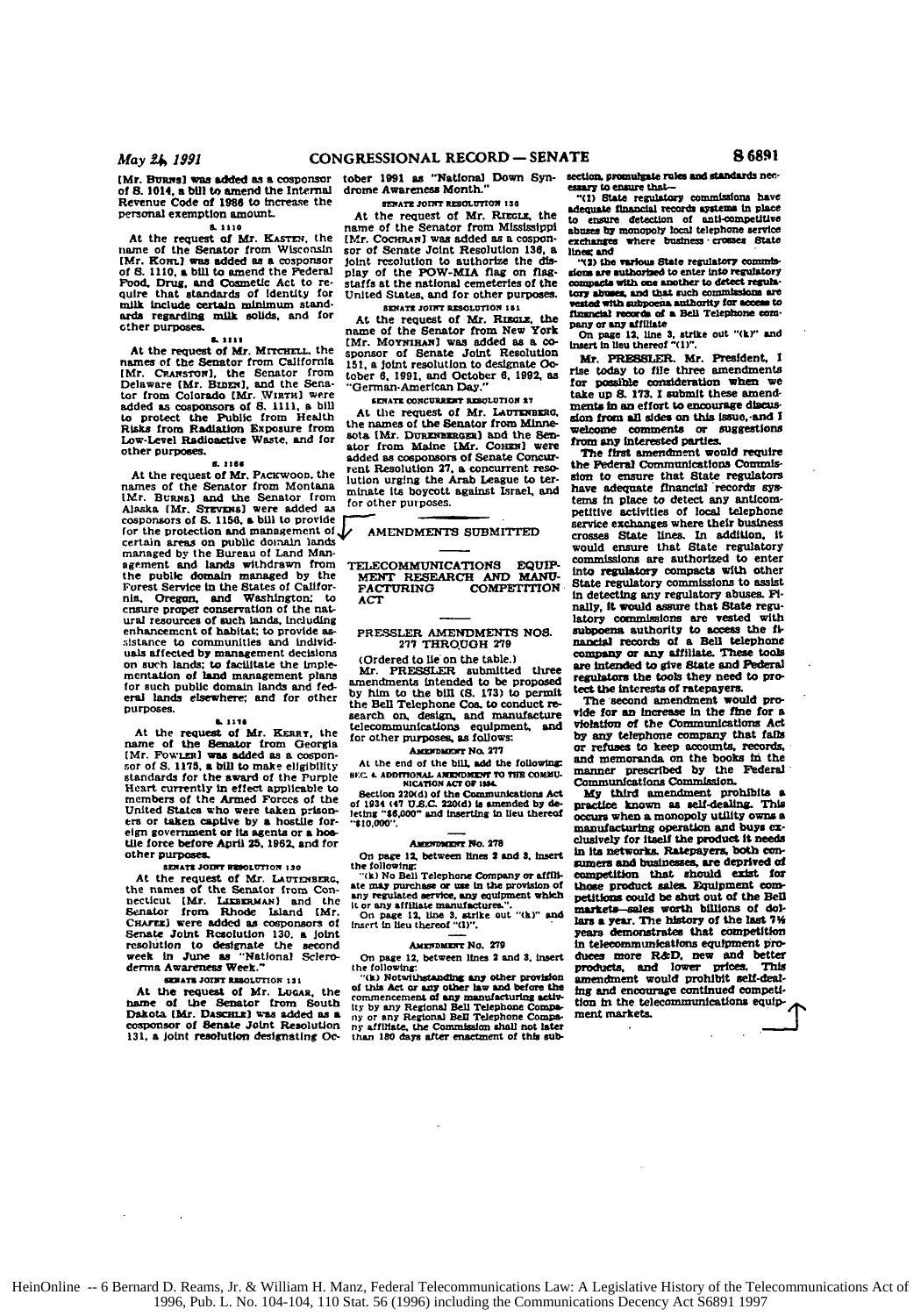HeinOnline -- 6 Bernard D. Reams, Jr. & William H. Manz, Federal Telecommunications Law: A Legislative History of the Telecommunications Act of 1996, Pub. L. No. 104-104, 110 Stat. 56 (1996) including the Communications Decency Act [xxvii] 1997

J,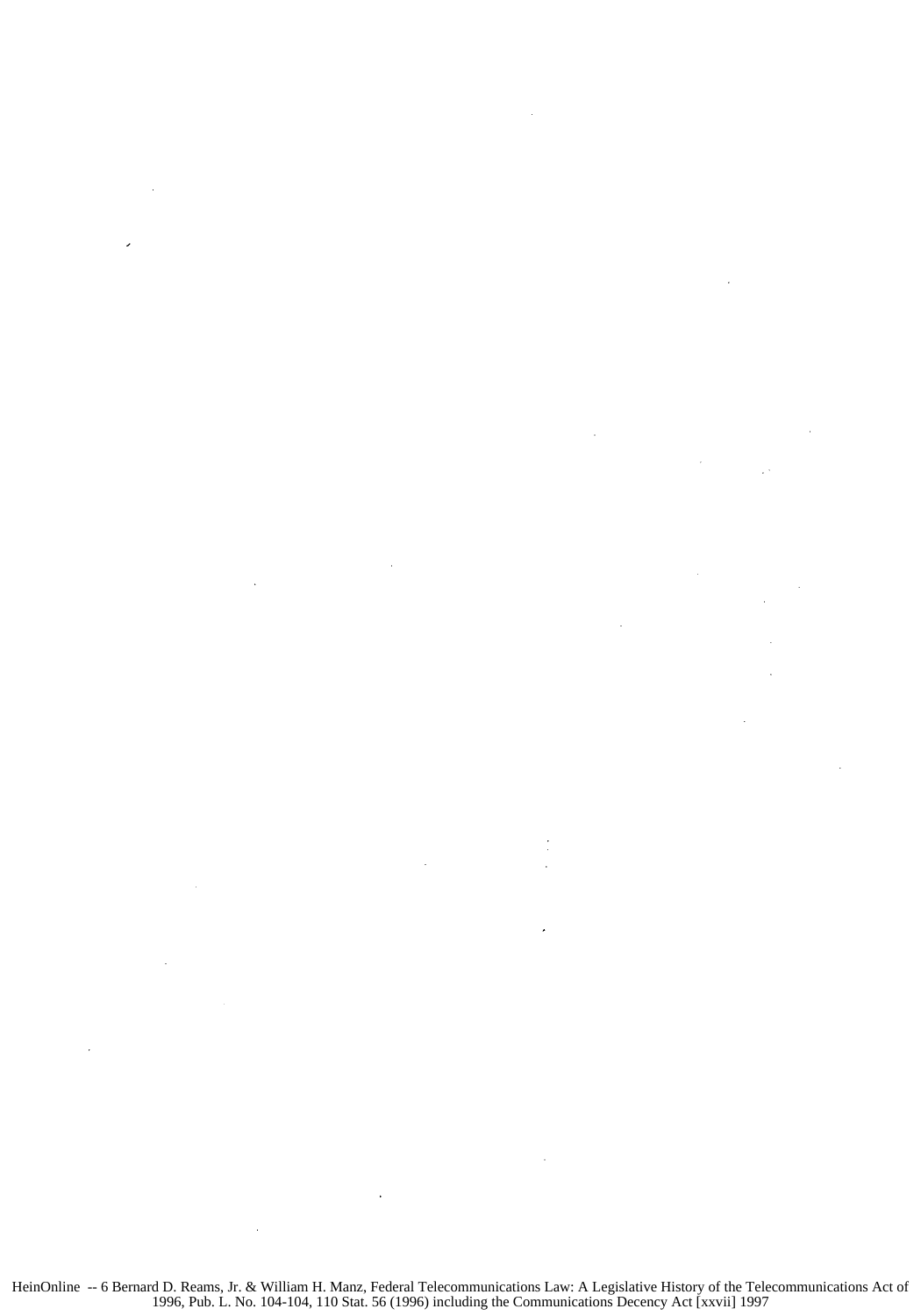Document No. **126**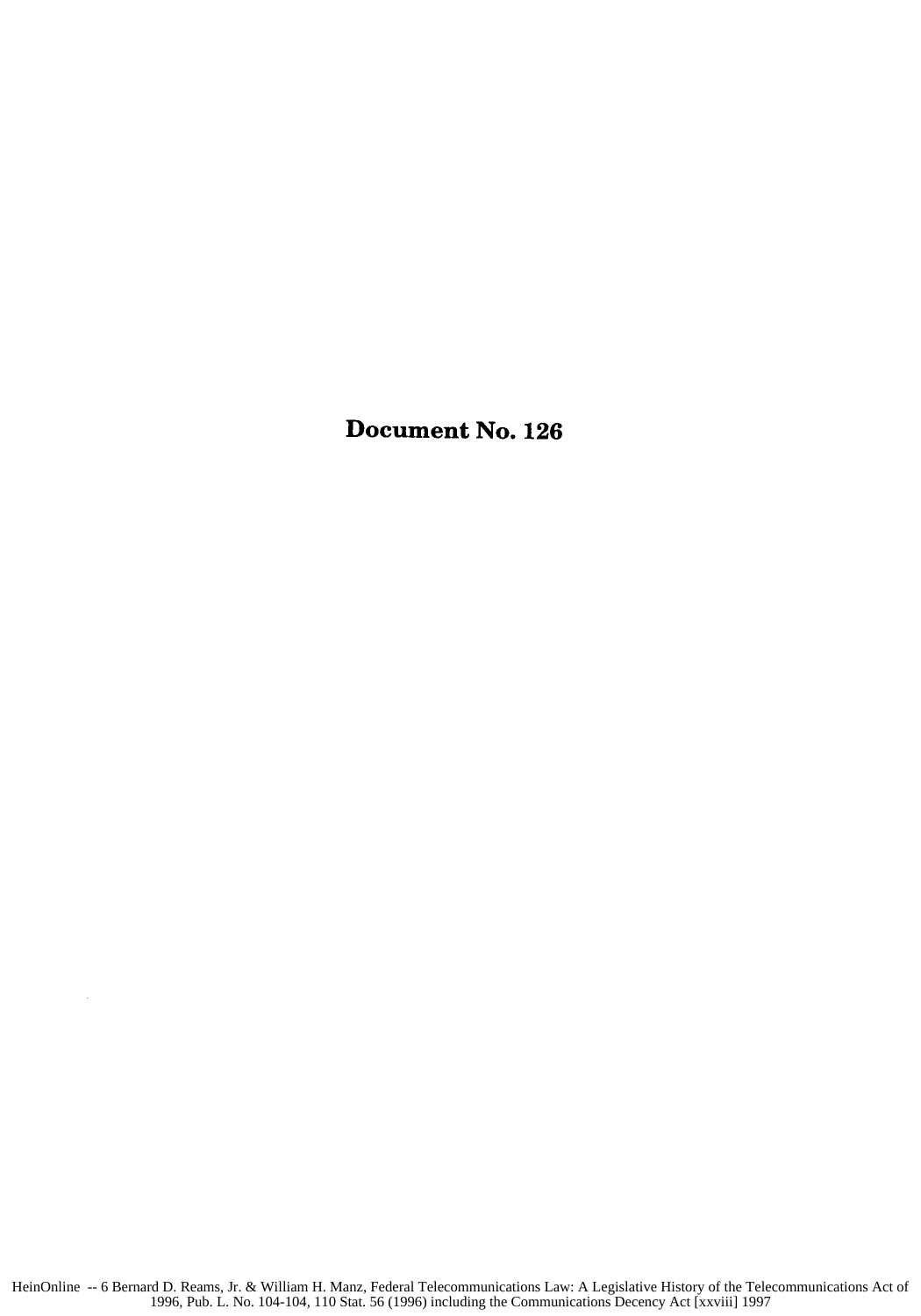HeinOnline -- 6 Bernard D. Reams, Jr. & William H. Manz, Federal Telecommunications Law: A Legislative History of the Telecommunications Act of 1996, Pub. L. No. 104-104, 110 Stat. 56 (1996) including the Communications Decency Act [xxix] 1997

l,